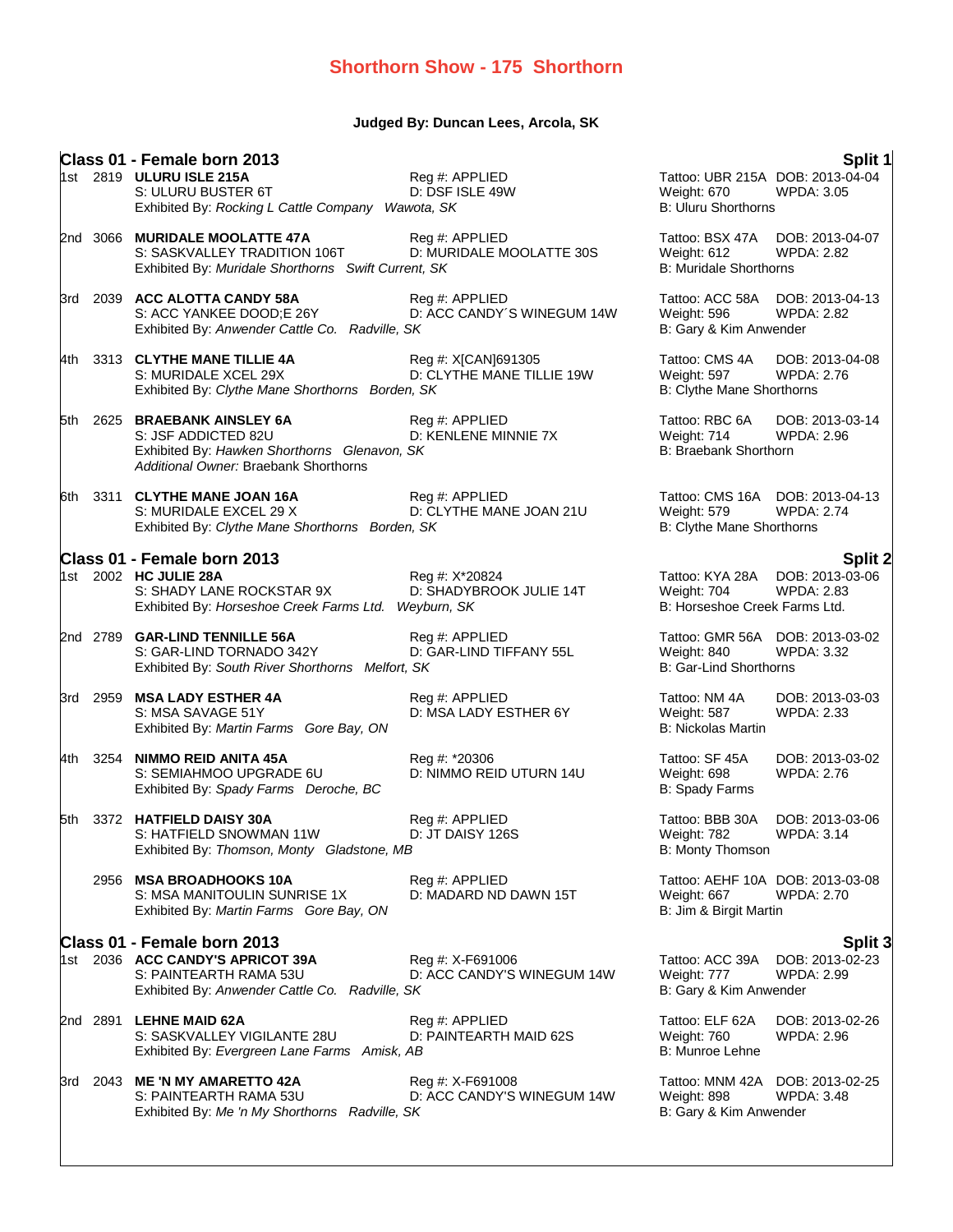|       |          | 4th 2555 UPHILL PRINCESS 9A<br>S: SASKVALLEY IMAGINE 65X<br>Exhibited By: Uphill Farm Hamiota, MB                                                    | Reg #: X-(CAN)F691069<br>D: UPHILL PRINCESS 23T              | Tattoo: TPA 9A<br>Weight: 721<br>B: Ross C. Gray                                | DOB: 2013-02-26<br><b>WPDA: 2.81</b>                          |
|-------|----------|------------------------------------------------------------------------------------------------------------------------------------------------------|--------------------------------------------------------------|---------------------------------------------------------------------------------|---------------------------------------------------------------|
|       |          | 5th 2042 ACC CANDY'S AMBROSIA 41A<br>S: PAINTEARTH RAMA 53U<br>Exhibited By: Anwender Cattle Co. Radville, SK                                        | Reg #: X-F691007<br>D: ACC CANDY'S WINEGUM 14W               | Tattoo: ACC 41A<br>Weight: 914<br>B: Gary & Kim Anwender                        | DOB: 2013-02-25<br><b>WPDA: 3.54</b>                          |
|       |          | 6th 3165 STAR P HELEN 38A<br>S: GLENFOR JUST RIGHT 4W<br>Exhibited By: Star P Farms Humboldt, SK                                                     | Reg #: APPLIED<br>D: STAR P HELEN 10T                        | Tattoo: RAY 38A<br>Weight: 697<br>B: Rayleen & Blaine Possberg                  | DOB: 2013-02-22<br><b>WPDA: 2.67</b>                          |
|       |          | Class 01 - Female born 2013                                                                                                                          |                                                              |                                                                                 | Split 4                                                       |
|       |          | 1st 3253 NIMMO REID MINNIE'S ATHENA 2A<br>S: SHADYBROOK DREAMER 2H<br>Exhibited By: Spady Farms Deroche, BC                                          | Reg #: F690892<br>D: LEHNE MINNIE 9Y                         | Tattoo: SF 2A<br>Weight: 780<br>B: KFC Farms Ltd.                               | DOB: 2013-02-12<br><b>WPDA: 2.88</b>                          |
|       |          | 2nd 2085 GLENFORD MISS PATSY 21A<br>S: GLENFORD MINER 16W<br>Exhibited By: Bender Shorthorns Neudorf, SK                                             | Reg #: APPLIED<br>D: GLENFORD MISS PATSY 30R                 | Tattoo: XZY 21A<br>Weight: 1026<br>B: Glenn G. & Ryan Bender                    | DOB: 2013-02-04<br><b>WPDA: 3.68</b>                          |
|       |          | 3rd 2008 HC RED LADY 11A<br>S: HC BAR CODE 16X<br>Exhibited By: Horseshoe Creek Farms Ltd. Weyburn, SK                                               | Reg #: X*20737<br>D: HC RED LADY 94X                         | Tattoo: KYA 11A DOB: 2013-02-20<br>Weight: 807<br>B: Horseshoe Creek Farms Ltd. | <b>WPDA: 3.07</b>                                             |
| 4th l |          | 3371 HATFIELD BARONESS 20A<br>S: HARGRAVE SAM 13X<br>Exhibited By: Thomson, Monty Gladstone, MB                                                      | Reg #: APPLIED<br>D: HATFIELD BARONESS LEGEND 9W Weight: 697 | Tattoo: BBB 20A<br>B: Monty Thomson                                             | DOB: 2013-02-21<br>WPDA: 2.66                                 |
|       |          | 5th 2816 ROCKING L ATHENA 13A<br>S: CREEKSIDE XERXES 1X<br>Exhibited By: Rocking L Cattle Company Wawota, SK                                         | Reg #: X-[CAN]F691261<br>D: GAR-LIND ELLA 370U               | Tattoo: DL 13A<br>Weight: 698<br>B: Rocking L Cattle Company                    | DOB: 2013-02-18<br><b>WPDA: 2.63</b>                          |
|       |          | 6th 2629 HAWKEN ASTER 1A<br>S: JSF ADDICTED 82U<br>Exhibited By: Hawken Shorthorns Glenavon, SK                                                      | Reg #: APPLIED<br>D: M REBA 20R                              | Tattoo: HWK 1A<br>Weight: 722<br><b>B: Hawken Shorthorns</b>                    | DOB: 2013-02-14<br><b>WPDA: 2.68</b>                          |
|       |          | Class 01 - Female born 2013                                                                                                                          |                                                              |                                                                                 | Split 5                                                       |
|       |          | 1st 2850 LEAHY'S AGATHA 2A<br>S: LEAHY'S RAIDER 30X<br>Exhibited By: Leahy Stock Farm Douro-Dummer, ON                                               | Reg #: APPLIED<br>D: LEAHY'S WINNIFRED 8W                    | Tattoo: LFS 2A<br>Weight: 849<br>B: Bernard & Lise Leahy                        | DOB: 2013-01-03<br><b>WPDA: 2.73</b>                          |
|       | 2nd 2333 | <b>JTPH AFFLICTION 304A</b><br>S: SS FIZZ<br>Exhibited By: JT Livestock Ltd. stettler, AB<br>Additional Owner: Pinch Hill Cattle Co.                 | Reg #: APPLIED<br>D: FRASER'S DAISY SOPHIE 5S                | Tattoo: JTC 304A DOB: 2013-01-02<br>Weight: 825                                 | <b>WPDA: 2.64</b><br>B: JT Livestock Ltd. & Pinch Hill Cattle |
| 3rd   |          | 2848 LEAHY'S ANNIE OAKLEY 11A<br>S: LEAHY'S RAIDER 30X<br>Exhibited By: Leahy Stock Farm Douro-Dummer, ON<br>Additional Owner: Patrick & Clara Leahy | Reg #: APPLIED<br>D: CREEKSIDE MALIBU 19W                    | Tattoo: LFS 11A<br>Weight: 749<br>B: Bernard & Lise Leahy                       | DOB: 2013-01-18<br><b>WPDA: 2.53</b>                          |
| 4th.  | 2889     | <b>LEHNE MACQUEEN 28A</b><br>S: SASKVALLEY VIGILANTE 28U<br>Exhibited By: Evergreen Lane Farms Amisk, AB                                             | Reg #: APPLIED<br>D: LEHNE MACQUEEN 28X                      | Tattoo: ELF 28A<br>Weight: 863<br>B: Munroe Lehne                               | DOB: 2013-01-30<br><b>WPDA: 3.04</b>                          |
| 5th.  | 2811     | <b>ROCKING L DIANA 3A</b><br>S: ROCKING L MAGNUM 1X<br>Exhibited By: Rocking L Cattle Company Wawota, SK                                             | Reg #: X-[CAN]F691255<br>D: PAINTEARTH DIANA 59W             | Tattoo: DL 3A<br>Weight: 696<br>B: Rocking L Cattle Company                     | DOB: 2013-02-03<br>WPDA: 2.49                                 |

# **Class 02 - Junior Division, Calf Champion and Reserve Calf Champion Female**<br>1st 2002 HC JULIE 28A

Exhibited By: *Rocking L Cattle Company Wawota, SK* 

1st 2002 **HC JULIE 2002 2013-04** Tattoo: KYA 28A DOB: 2013-03-06<br>
19 D: SHADYBROOK JULIE 14T Weight: 704 WPDA: 2.83 S: SHADY LANE ROCKSTAR 9X D: SHADYBROOK JULIE 14T Weight: 704 WPDA: 2.83<br>Exhibited By: Horseshoe Creek Farms Ltd. Weyburn, SK B: Horseshoe Creek Farms Ltd. Exhibited By: Horseshoe Creek Farms Ltd. Weyburn, SK 2nd 2819 **ULURU ISLE 215A** Reg #: APPLIED Tattoo: UBR 215A DOB: 2013-04-04 Weight: 670 WPDA: 3.05<br>B: Uluru Shorthorns

### **Split 0**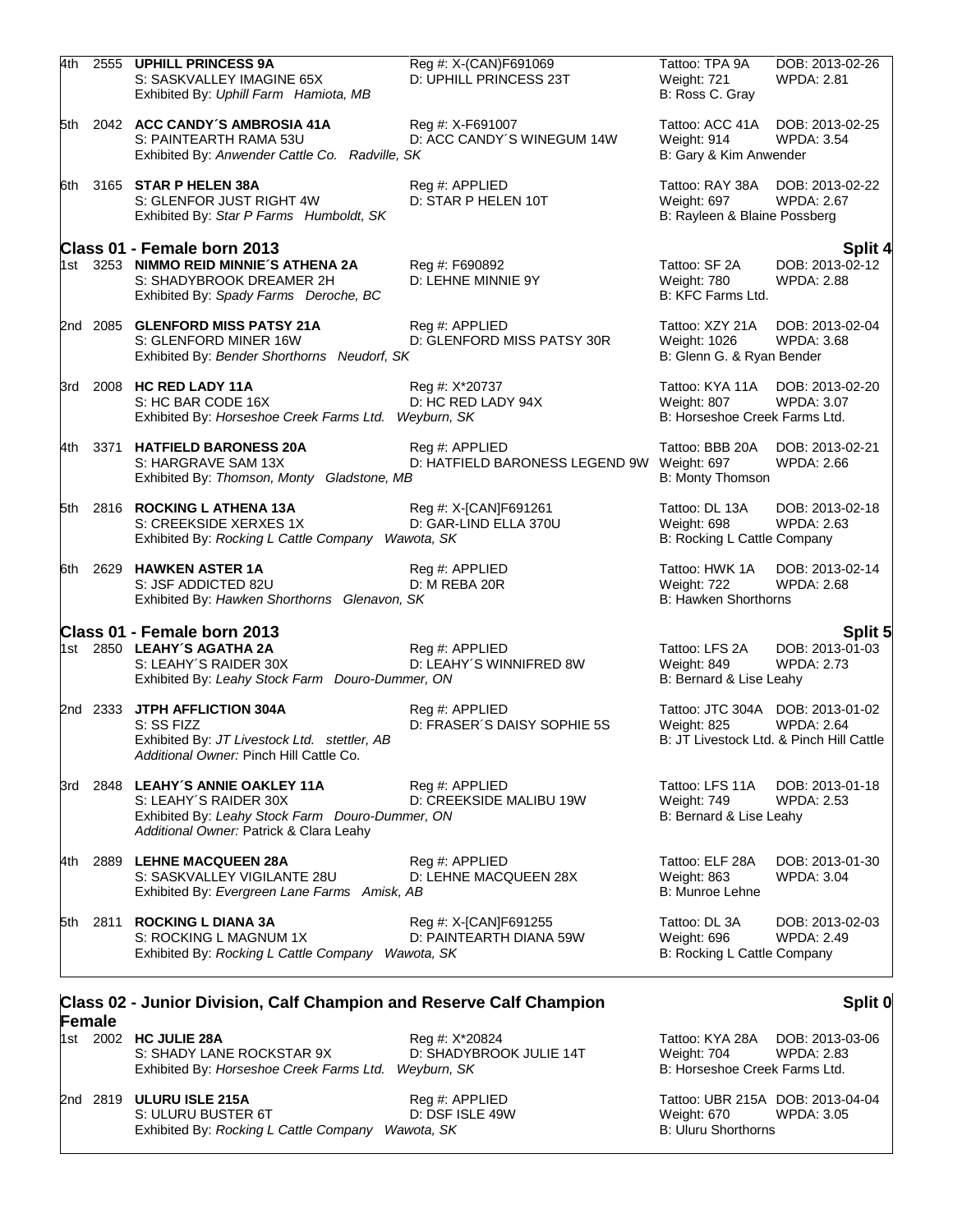|     | Female   | Class 03 - Senior Division, Calf Champion and Reserve Calf Champion                                                                                                                                                                                               |                                                     |                                                                                                | Split 0                                                |
|-----|----------|-------------------------------------------------------------------------------------------------------------------------------------------------------------------------------------------------------------------------------------------------------------------|-----------------------------------------------------|------------------------------------------------------------------------------------------------|--------------------------------------------------------|
|     |          | 1st 2850 LEAHY'S AGATHA 2A<br>S: LEAHY'S RAIDER 30X<br>Exhibited By: Leahy Stock Farm Douro-Dummer, ON                                                                                                                                                            | Reg #: APPLIED<br>D: LEAHY'S WINNIFRED 8W           | Tattoo: LFS 2A<br>Weight: 849<br>B: Bernard & Lise Leahy                                       | DOB: 2013-01-03<br><b>WPDA: 2.73</b>                   |
|     |          | 2nd 2333 JTPH AFFLICTION 304A<br>S: SS FIZZ<br>Exhibited By: JT Livestock Ltd. stettler, AB<br>Additional Owner: Pinch Hill Cattle Co.                                                                                                                            | Reg #: APPLIED<br>D: FRASER'S DAISY SOPHIE 5S       | Tattoo: JTC 304A DOB: 2013-01-02<br>Weight: 825<br>B: JT Livestock Ltd. & Pinch Hill Cattle    | <b>WPDA: 2.64</b>                                      |
|     |          | Class 04 - Female PB born 2012 Mar 1- Dec 31                                                                                                                                                                                                                      |                                                     |                                                                                                |                                                        |
|     |          | 1st 3068 MURIDALE MAGDALENE 38Z<br>S: MURIDALE XCEL 29X<br>Exhibited By: Muridale Shorthorns Swift Current, SK                                                                                                                                                    | Reg #: X-[CAN]F690135-<br>D: MURIDALE MAGDALONE 56W | Tattoo: BSX 38Z<br>Weight: 1270<br><b>B: Muridale Shorthorns</b>                               | Split 1<br>DOB: 2012-04-03<br><b>WPDA: 2.17</b>        |
|     |          | 2nd 3310 CLYTHE MANE TILLIE 30Z<br>S: SASKVALLEY RAMROD 155R<br>Exhibited By: Clythe Mane Shorthorns Borden, SK                                                                                                                                                   | Reg #: XCANF690206<br>D: CLYTHE MANE TILLIE 19W     | Tattoo: CMS 30Z DOB: 2012-04-17<br>Weight: 1233<br>B: Clythe Mane Shorthorns                   | <b>WPDA: 2.16</b>                                      |
|     |          | 3rd 2192 RSB 82U RUBY 423Z<br>S: JSF ADDICTED 82U<br>Exhibited By: RSB Cattle Company Orillia, ON                                                                                                                                                                 | Reg #: X-[CAN]19614<br>D: GLENROTHES ELIZA 15X      | Tattoo: RSB 423Z DOB: 2012-04-23<br>Weight: 1332<br>B: Ryan S. Brown                           | <b>WPDA: 2.35</b>                                      |
|     |          | 4th 3369 JT CLAUDIE 83Z<br>S: SASKVALLEY TRANSPORT 399T<br>Exhibited By: Poplar Park Farm Hamiota, MB                                                                                                                                                             | Reg #: X-(CAN)F690274<br>D: JT CLAUDIA 89S          | Tattoo: JHH 83Z<br>Weight: 1153<br>B: John Thompson                                            | DOB: 2012-04-06<br><b>WPDA: 1.98</b>                   |
|     |          | 5th 3411 FOXWILLOW ZAUDITU 21Z<br>S: FOXWILLOW UNITEDKINGDOM 10 U<br>Exhibited By: Foxwillow Hamiota, MB                                                                                                                                                          | Reg #: F690388<br>D: FOXWILLOW UNIQUE 8 U           | Tattoo: CSW 21Z DOB: 2012-04-21<br>Weight: 1189<br>B: C & S Walwin                             | WPDA: 2.09                                             |
|     |          | Class 04 - Female PB born 2012 Mar 1- Dec 31<br>1st 2331 FRASER'S RUBY ZAIDA 4Z<br>S: FRIMLEY UNION RISING 13U<br>Exhibited By: JT Livestock Ltd. stettler, AB<br>Additional Owner: Pinch Hill Cattle Co.<br>Additional Owner: Gordon Fraser (Frasers Shorthorns) | Reg #: F689629<br>D: FRASER'S WYNONA RUBY 4W        | Tattoo: FRA 4Z<br>Weight: 1385<br><b>B: Gordon Fraser</b>                                      | <b>Split 2</b><br>DOB: 2012-03-12<br><b>WPDA: 2.28</b> |
|     | 2nd 3255 | <b>NIMMO REID ZOEY 5Z</b><br>S: DF PURE GOLD 3N<br>Exhibited By: Spady Farms Deroche, BC                                                                                                                                                                          | Reg #: F689815<br>D: BELL M KATHRYN 81W             | Tattoo: SF 5Z<br>Weight: 1318<br><b>B: Spady Farms</b>                                         | DOB: 2012-03-01<br><b>WPDA: 2.13</b>                   |
|     |          | 3rd 2005 HC JEALOUSY PAR 16Z<br>S: HC TIMELINE 17T<br>Exhibited By: Horseshoe Creek Farms Ltd. Weyburn, SK                                                                                                                                                        | Reg #: X*19989<br>D: HC JEALOUSY PAR 10U            | Tattoo: KYA 16Z<br>Weight: 1398<br>B: Horseshoe Creek Farms Ltd.                               | DOB: 2012-03-12<br>WPDA: 2.30                          |
|     |          | 4th 2961 SBF GOLDENDROP 50Z<br>S: SB PFC PROUD VENTURE WH<br>Exhibited By: Martin Farms Gore Bay, ON                                                                                                                                                              | Reg #: X-[CAN]*19772-<br>D: WHR GOLDENDROP 6341     | Tattoo: MAX 50Z DOB: 2012-03-06<br>Weight: 1226<br>B: Shadybrook Farm Ltd                      | <b>WPDA: 2.00</b>                                      |
|     |          | 5th 2815 ROCKING L TULIP 23Z<br>S: CREEKSIDE XERXES 1X<br>Exhibited By: Rocking L Cattle Company Wawota, SK                                                                                                                                                       | Reg #: X-[CAN]F689921<br>D: SIX S TULIP 11T         | Tattoo: DL 23Z<br>Weight: 1312<br>B: Rocking L Cattle Company                                  | DOB: 2012-03-05<br><b>WPDA: 2.13</b>                   |
|     |          | Class 05 - Female PB born 2012 Jan 1- Feb 28<br>1st 2035 ACC FAIREST FAYE 14Z<br>S: STAR P MATRIX 4N<br>Exhibited By: Anwender Cattle Co. Radville, SK                                                                                                            | Reg #: X-F690015<br>D: HC FAIREST FAYE 25L          | Tattoo: ACC 14Z DOB: 2012-02-14<br>Weight: 1456<br>B: Gary & Kim Anwender                      | Split 1<br>WPDA: 2.29                                  |
|     |          | 2nd 2627 HAWKEN ZOHRA 4Z<br>S: JSF ADDICTED 82U<br>Exhibited By: Hawken Shorthorns Glenavon, SK                                                                                                                                                                   | Reg #: X(CAN)*19703<br>D: M REBA 20R                | Tattoo: HWK 4Z<br><b>Weight: 1411</b><br><b>B: Hawken Shorthorns</b>                           | DOB: 2012-02-20<br><b>WPDA: 2.24</b>                   |
| 3rd |          | 3260 AMJP FRANCY 3Z<br>S: HC FL TOUCHDOWN 123T<br>Exhibited By: Redneck Ranch Odessa, SK                                                                                                                                                                          | Reg #: X-[CAN]*20034-<br>D: DF FRANCY 11W           | Tattoo: AMJP 3Z DOB: 2012-02-18<br>Weight: 1396<br>B: Amanda Matthews & Jarrett<br>Pernarowski | WPDA: 2.21                                             |
|     |          |                                                                                                                                                                                                                                                                   |                                                     |                                                                                                |                                                        |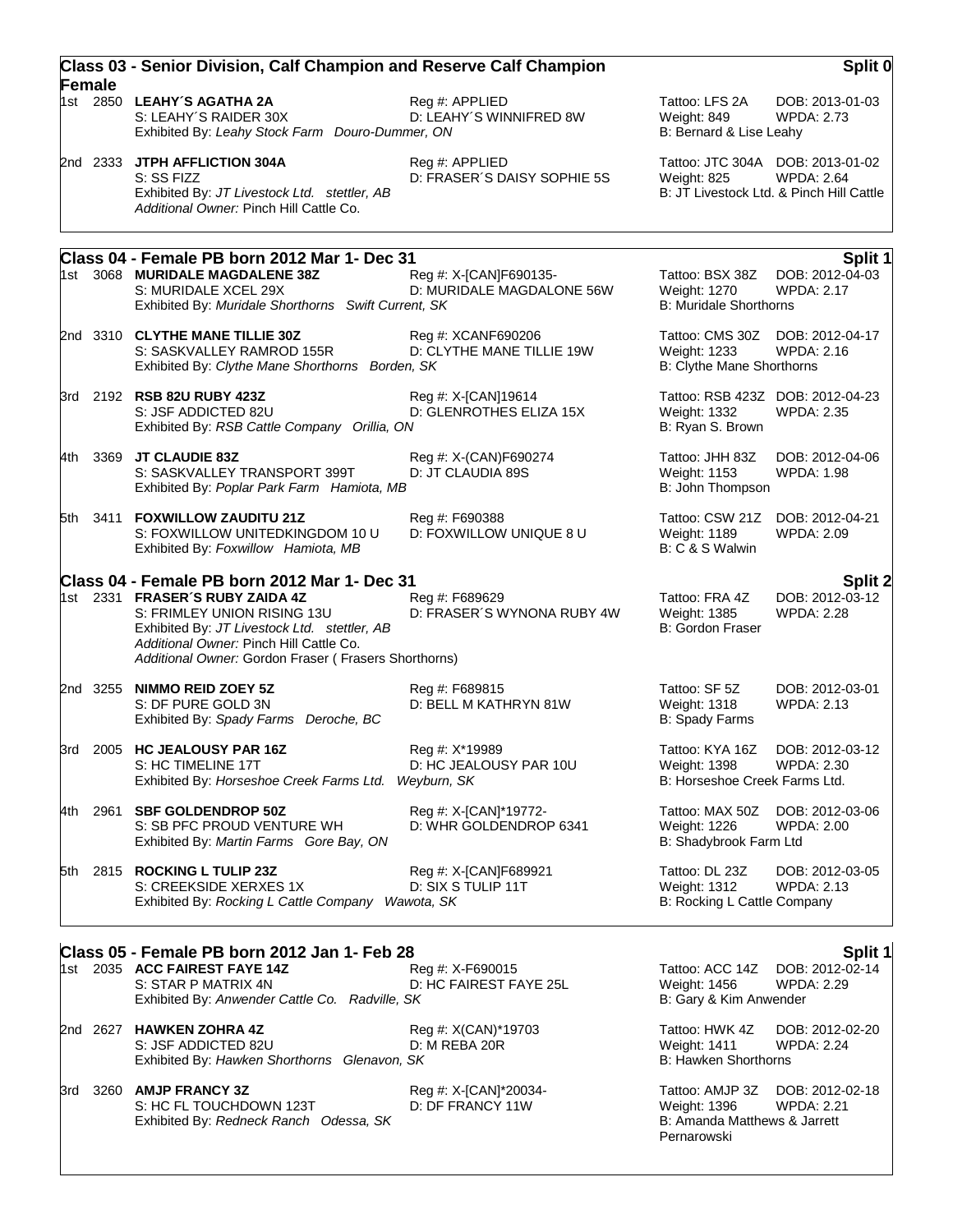| 4th |          | 2955 MSA COUNTESS 1Z<br>S: ALTA CEDAR SAMURAI 46T<br>Exhibited By: Martin Farms Gore Bay, ON                                                                                                                      | Reg #: X-[CAN]F689716-<br>D: MSA COUNTESS 3X | Tattoo: AEHF 1Z<br>Weight: 1282<br>B: Jim & Birgit Martin       | DOB: 2012-02-21<br><b>WPDA: 2.04</b>                 |
|-----|----------|-------------------------------------------------------------------------------------------------------------------------------------------------------------------------------------------------------------------|----------------------------------------------|-----------------------------------------------------------------|------------------------------------------------------|
|     |          | 5th 3511 PECKOVER MAXINE 60Z<br>S: HILL HAVEN SUMMIT 5X<br>Exhibited By: Kristjansson Farms Forrest, MB<br>Additional Owner: Jason Cook                                                                           | Reg #: F689878<br>D: GLENFORD MAXINE 60W     | Tattoo: 60Z<br>Weight: 1252<br><b>B: Charles Peckover</b>       | DOB: 2012-02-11<br>WPDA: 1.96                        |
|     |          | Class 05 - Female PB born 2012 Jan 1- Feb 28                                                                                                                                                                      |                                              |                                                                 | Split 2                                              |
|     |          | 1st 2078 <b>GLENFORD LASS 15Z</b><br>S: GLENFORD MINER 16W<br>Exhibited By: Bender Shorthorns Neudorf, SK                                                                                                         | Reg #: X-[CAN]F690202<br>D: GLENFORD LASS 4U | Tattoo: XZY 15Z<br>Weight: 1420<br>B: Glenn G. & Ryan Bender    | DOB: 2012-01-28<br><b>WPDA: 2.18</b>                 |
|     |          | 2nd 3168 STAR P PROMISE 14Z<br>S: GLENFORD JUST RIGHT 4W<br>Exhibited By: Star P Farms Humboldt, SK                                                                                                               | Reg #: F690022<br>D: STAR P PROMISE 7S       | Weight: 1381<br>B: Rayleen & Blaine Possberg                    | Tattoo: RAY 14Z DOB: 2012-01-28<br><b>WPDA: 2.12</b> |
|     |          | 3rd 3029 BELL M ASHTON 19Z<br>S: SASKVALLEY VISION 535U<br>Exhibited By: Bell M Farms Englefeld, SK                                                                                                               | Reg #: F690910<br>D: BELL M ASHTON 34X       | Tattoo: AMS 19Z<br>Weight: 1172<br><b>B: Bell M Farms</b>       | DOB: 2012-02-09<br><b>WPDA: 1.83</b>                 |
|     |          | 4th 2001 HC DORA 3Z<br>S: HC TIMELINE 17T<br>Exhibited By: Horseshoe Creek Farms Ltd. Weyburn, SK                                                                                                                 | Reg #: X*19992<br>D: SBR DORA 228            | Tattoo: KYA 3Z<br>Weight: 1527<br>B: Horseshoe Creek Farms Ltd. | DOB: 2012-02-05<br><b>WPDA: 2.37</b>                 |
|     |          | Class 06 - Junior Champion and Reserve Junior Champion Female                                                                                                                                                     |                                              |                                                                 | Split 0                                              |
|     |          | 1st 2035 ACC FAIREST FAYE 14Z<br>S: STAR P MATRIX 4N<br>Exhibited By: Anwender Cattle Co. Radville, SK                                                                                                            | Reg #: X-F690015<br>D: HC FAIREST FAYE 25L   | Tattoo: ACC 14Z<br>Weight: 1456<br>B: Gary & Kim Anwender       | DOB: 2012-02-14<br>WPDA: 2.29                        |
|     |          | 2nd 2331 FRASER'S RUBY ZAIDA 4Z<br>S: FRIMLEY UNION RISING 13U<br>Exhibited By: JT Livestock Ltd. stettler, AB<br>Additional Owner: Pinch Hill Cattle Co.<br>Additional Owner: Gordon Fraser (Frasers Shorthorns) | Reg #: F689629<br>D: FRASER'S WYNONA RUBY 4W | Tattoo: FRA 4Z<br>Weight: 1385<br>B: Gordon Fraser              | DOB: 2012-03-12<br><b>WPDA: 2.28</b>                 |
|     |          | Class 07 - Female PB (with 2013 tattooed calf) born 2011 or earlier                                                                                                                                               |                                              |                                                                 |                                                      |
|     |          | Class 08 Female PB (with 2013 tattooed calf) born 2010 or earlier                                                                                                                                                 |                                              |                                                                 | Split 1                                              |
|     | 1st 2958 | <b>MSA LADY ESTHER 3W</b>                                                                                                                                                                                         | Reg #: X-(CAN)*19016-                        | Tattoo: NM 3W                                                   | DOB: 2009-05-09                                      |
|     |          | S: BUTTERFIELD TIBERIUS 23T                                                                                                                                                                                       | D: MSA LADY SAPHIRE ESTHER 3S                | Weight: 1772                                                    |                                                      |
|     |          | Calf at Side: MSA ADMIRAL 3A<br>S: BELL M UMPIRE 32Y<br>Exhibited By: Martin Farms Gore Bay, ON                                                                                                                   | Reg #: Applied<br>Sex: M                     | Tattoo: NM 3A<br>Weight: 860<br><b>B: Nickolas Martin</b>       | DOB: 2013-03-02<br>WPDA: 0.00                        |

### **Class 09 - Senior Champion and Reserve Senior Champion Female Split 0** 1st 2958 Exhibited By: *Martin Farms Gore Bay, ON* B: Nickolas Martin **MSA ADMIRAL 3A** Reg #: APPLIED Tattoo: NM 3A DOB: 2013-03-02

| S: BELL M UMPIRE 32Y        | D: MSA LADY ESTHER 3W         | Weight: 860   | WPDA: 3.40      |
|-----------------------------|-------------------------------|---------------|-----------------|
| <b>MSA LADY ESTHER 3W</b>   | Reg #: X-(CAN)*19016-         | Tattoo: NM 3W | DOB: 2009-05-09 |
| S: BUTTERFIELD TIBERIUS 23T | D: MSA LADY SAPHIRE ESTHER 3S | Weight: 1772  | WPDA: 1.08      |

|                                                             |  |                                                | Class 10 - Grand Chanpion and Reserve Grand Champion Female |                        | Split 0         |
|-------------------------------------------------------------|--|------------------------------------------------|-------------------------------------------------------------|------------------------|-----------------|
| 1st 2035                                                    |  | Exhibited By: Anwender Cattle Co. Radville, SK |                                                             | B: Gary & Kim Anwender |                 |
|                                                             |  | <b>ACC FAIREST FAYE 14Z</b>                    | Reg #: X-F690015                                            | Tattoo: ACC 14Z        | DOB: 2012-02-14 |
|                                                             |  | S: STAR P MATRIX 4N                            | D: HC FAIREST FAYE 25L                                      | Weight: 1456           | WPDA: 2.29      |
| Exhibited By: Leahy Stock Farm Douro-Dummer, ON<br>2nd 2850 |  |                                                | B: Bernard & Lise Leahy                                     |                        |                 |
|                                                             |  | <b>LEAHY'S AGATHA 2A</b>                       | Reg #: APPLIED                                              | Tattoo: LFS 2A         | DOB: 2013-01-03 |
|                                                             |  | S: LEAHY'S RAIDER 30X                          | D: LEAHY'S WINNIFRED 8W                                     | Weight: 849            | WPDA: 2.73      |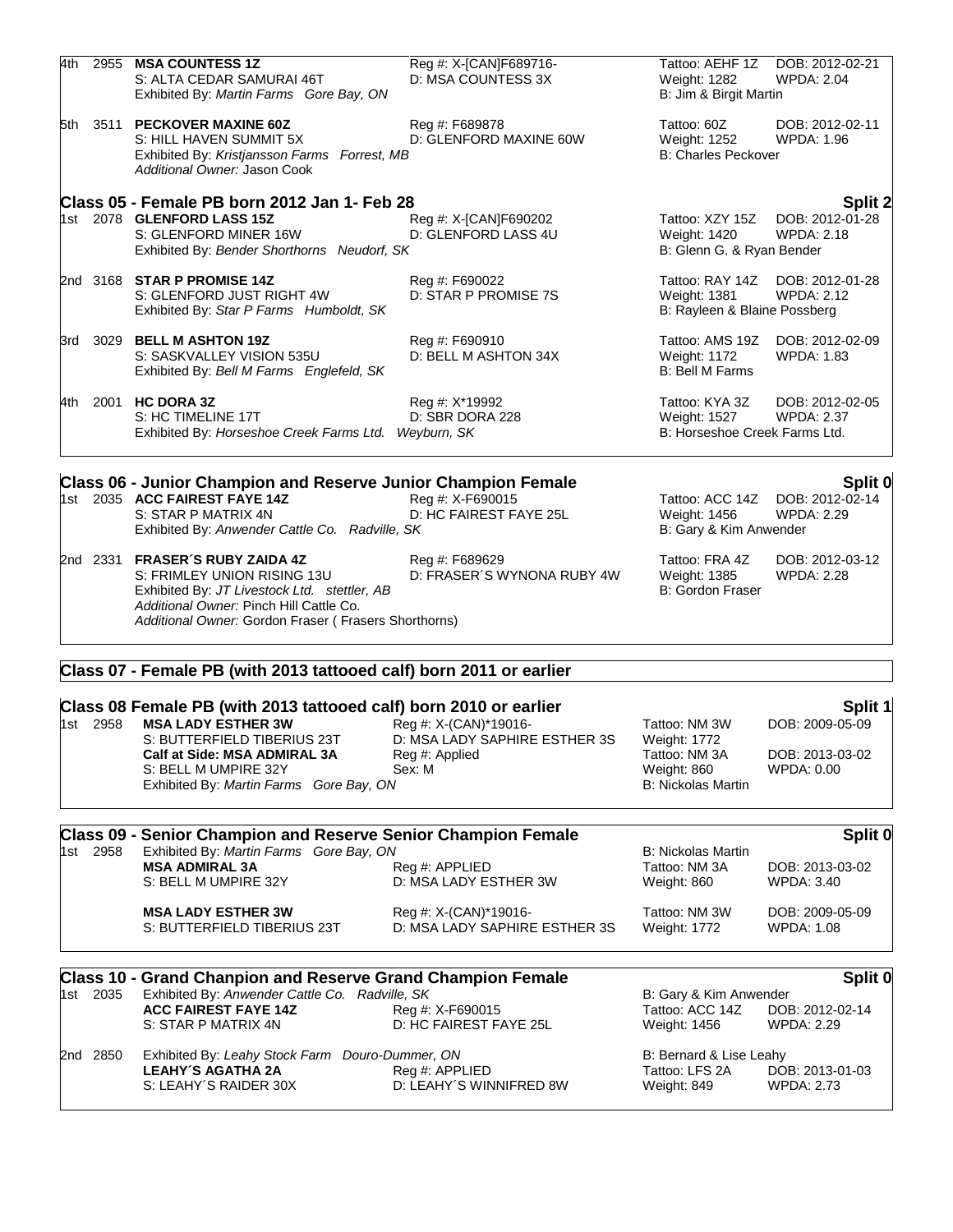|       | Class 11 - Bull born 2013                                                                                                                            |                                                  |                                                                               | Split 1                                         |
|-------|------------------------------------------------------------------------------------------------------------------------------------------------------|--------------------------------------------------|-------------------------------------------------------------------------------|-------------------------------------------------|
|       | 1st 3312 CLYTHE MANE AXEL 53A<br>S: MURIDALE XCEL 29X<br>Exhibited By: Clythe Mane Shorthorns Borden, SK                                             | Reg #: X[CAN]M477261<br>D: CLYTHE MANE CLARA 21P | Tattoo: CMS 53A<br>Weight: 653<br>B: Clythe Mane Shorthorns                   | DOB: 2013-04-23<br><b>WPDA: 3.25</b>            |
|       | 2nd 3067 MURIDALE JAXSON 4A<br>S: MURIDALE BUSTER 14K<br>Exhibited By: Muridale Shorthorns Swift Current, SK                                         | Reg #: APPLIED<br>D: MURIDALE PRAIRIE 47T        | Tattoo: BSX 4A<br>Weight: 715<br><b>B: Muridale Shorthorns</b>                | DOB: 2013-03-20<br><b>WPDA: 3.04</b>            |
|       | 3rd 3373 HATFIELD SNOWSHIP 40A<br>S: HATFIELD SNOWMAN 11W<br>Exhibited By: Thomson, Monty Gladstone, MB                                              | Reg #: APPLIED<br>D: JT CLIPPER 111T             | Tattoo: BBB 40A<br>Weight: 682<br>B: Monty Thomson                            | DOB: 2013-03-19<br>WPDA: 2.89                   |
| 4th   | 2628 HAWKEN ACE 10A<br>S: JSF ADDICTED 82U<br>Exhibited By: Hawken Shorthorns Glenavon, SK                                                           | Reg #: APPLIED<br>D: BRAEBANK TATIANNA 29T       | Tattoo: HWK 10A DOB: 2013-04-01<br>Weight: 745<br><b>B: Hawken Shorthorns</b> | WPDA: 3.34                                      |
| 5th   | 3410 FOXWILOW ALDSWORTH 4A<br>S: MURIDALE BUSTER 14K<br>Exhibited By: Foxwillow Hamiota, MB                                                          | Reg #: APPLIED<br>D: FOXWILLOW TREASURE 13T      | Tattoo: CSW 4A<br>Weight: 828<br>B: C & S Walwin                              | DOB: 2013-03-29<br>WPDA: 3.66                   |
| 6th   | 3370 ST ACE 70A<br>S: SASKVALLEY TRANSPORT 399T<br>Exhibited By: Poplar Park Farm Hamiota, MB                                                        | Reg #: X-(CAN)M477167<br>D: ST BETSY 81T         | Tattoo: SCT 70A<br>Weight: 703<br>B: Sean Thompson                            | DOB: 2013-04-04<br>WPDA: 3.20                   |
|       | Class 11 - Bull born 2013<br>1st 2041 ACC ROCK CANDY 47A<br>S: PAINTEARTH RAMA 53U<br>Exhibited By: Anwender Cattle Co. Radville, SK                 | Reg #: X-M477040<br>D: ACC CANDY'S WINEGUM 14W   | Tattoo: ACC 47A<br>Weight: 904<br>B: Gary & Kim Anwender                      | <b>Split 2</b><br>DOB: 2013-03-05<br>WPDA: 3.62 |
|       | 2nd 2004 HC ALMANAC 41A<br>S: HC FL TOUCHDOWN 123T<br>Exhibited By: Horseshoe Creek Farms Ltd. Weyburn, SK                                           | Reg #: X*20736<br>D: HC TRANQUILITY DAWN 112X    | Tattoo: KYA 41A<br>Weight: 755<br>B: Horseshoe Creek Farms Ltd.               | DOB: 2013-03-13<br>WPDA: 3.12                   |
|       | 3rd 2626 HAWKEN ARCITECT 8A<br>S: JSF ADDICTED 82U<br>Exhibited By: Hawken Shorthorns Glenavon, SK                                                   | Reg #: APPLIED<br>D: BRAEBANK J PARTYTIME 4P     | Tattoo: HWK 8A<br>Weight: 806<br><b>B: Hawken Shorthorns</b>                  | DOB: 2013-03-12<br><b>WPDA: 3.32</b>            |
| 4th - | 3368 JT ARROW 29A<br>S: JT ULTRAWASH 2U<br>Exhibited By: Poplar Park Farm Hamiota, MB                                                                | Reg #: X-(CAN)M477152<br>D: JT FLORENCE 97X      | Tattoo: JHH 29A<br>Weight: 680<br>B: John Thompson                            | DOB: 2013-03-19<br>WPDA: 2.88                   |
| 5th   | 2790 SOUTH RIVER A PLUS 22A<br>S: SASKVALLY SHADOW 320S<br>Exhibited By: South River Shorthorns Melfort, SK                                          | Reg #: APPLIED<br>D: GAR-LIND MADONNA 22Y        | Tattoo: THY 22A<br>Weight: 683<br><b>B: South River Shorthorns</b>            | DOB: 2013-03-16<br><b>WPDA: 2.86</b>            |
|       | Class 11 - Bull born 2013<br>1st 2079 GLENFORD MINER 45A<br>S: GLENFORD MINER 16W<br>Exhibited By: Bender Shorthorns Neudorf, SK                     | Reg #: APPILED<br>D: STAR P ROSE 5T              | Tattoo: XZY 45A<br>Weight: 1059<br>B: Glenn G. & Ryan Bender                  | Split 3<br>DOB: 2013-02-16<br><b>WPDA: 3.97</b> |
|       | 2nd 2551 UPHILL IMAGE 6A<br>S: SASKVALLEY IMAGINE 65X<br>Exhibited By: Uphill Farm Hamiota, MB                                                       | Reg #: X-(CAN)M477108-<br>D: UPHILL ROSE 19S     | Tattoo: TPA 6A<br>Weight: 858<br>B: Ross C. Gray                              | DOB: 2013-02-25<br><b>WPDA: 3.33</b>            |
|       | 3rd 2553 UPHILL IMAGE 4A<br>S: SASKVALLEY IMAGINE 65X<br>Exhibited By: Uphill Farm Hamiota, MB                                                       | Reg #: X-(CAN)M477112-<br>D: UPHILL PRINCESS 20U | Tattoo: TPA 4A<br>Weight: 825<br>B: Ross C. Gray                              | DOB: 2013-02-25<br>WPDA: 3.20                   |
| 4th   | 2954 MSA ACCELERATION 2A<br>S: BELL M UMPIRE 32Y<br>Exhibited By: Martin Farms Gore Bay, ON                                                          | Reg #: APPLIED<br>D: MSA LADY SAPHIRE ESTHER 3S  | Tattoo: NM 2A<br>Weight: 916<br><b>B: Nickolas Martin</b>                     | DOB: 2013-02-28<br>WPDA: 3.59                   |
| 5th   | 2787 SOUTH RIVER ASSET 16A<br>S: SASKVALLEY SHADOW 320S<br>Exhibited By: South River Shorthorns Melfort, SK<br>Additional Owner: Gar-Lind Shorthorns | Reg #: APPLIED<br>D: GAR-LIND FANTASIA 16X       | Tattoo: THY 16A<br>Weight: 689<br><b>B: South River Shorthorns</b>            | DOB: 2013-02-19<br><b>WPDA: 2.61</b>            |
|       | Class 11 - Bull born 2013                                                                                                                            |                                                  |                                                                               | <b>Split 4</b>                                  |
|       | 1st 2086 GLENFORD MINER 32A<br>S: GLENFORD MINER 16W<br>Exhibited By: Bender Shorthorns Neudorf, SK                                                  | Reg #: APPLIED<br>D: STAR P BRILLIANCE 16T       | Tattoo: XZY 32A<br>Weight: 1068<br>B: Glenn G. & Ryan Bender                  | DOB: 2013-02-11<br><b>WPDA: 3.93</b>            |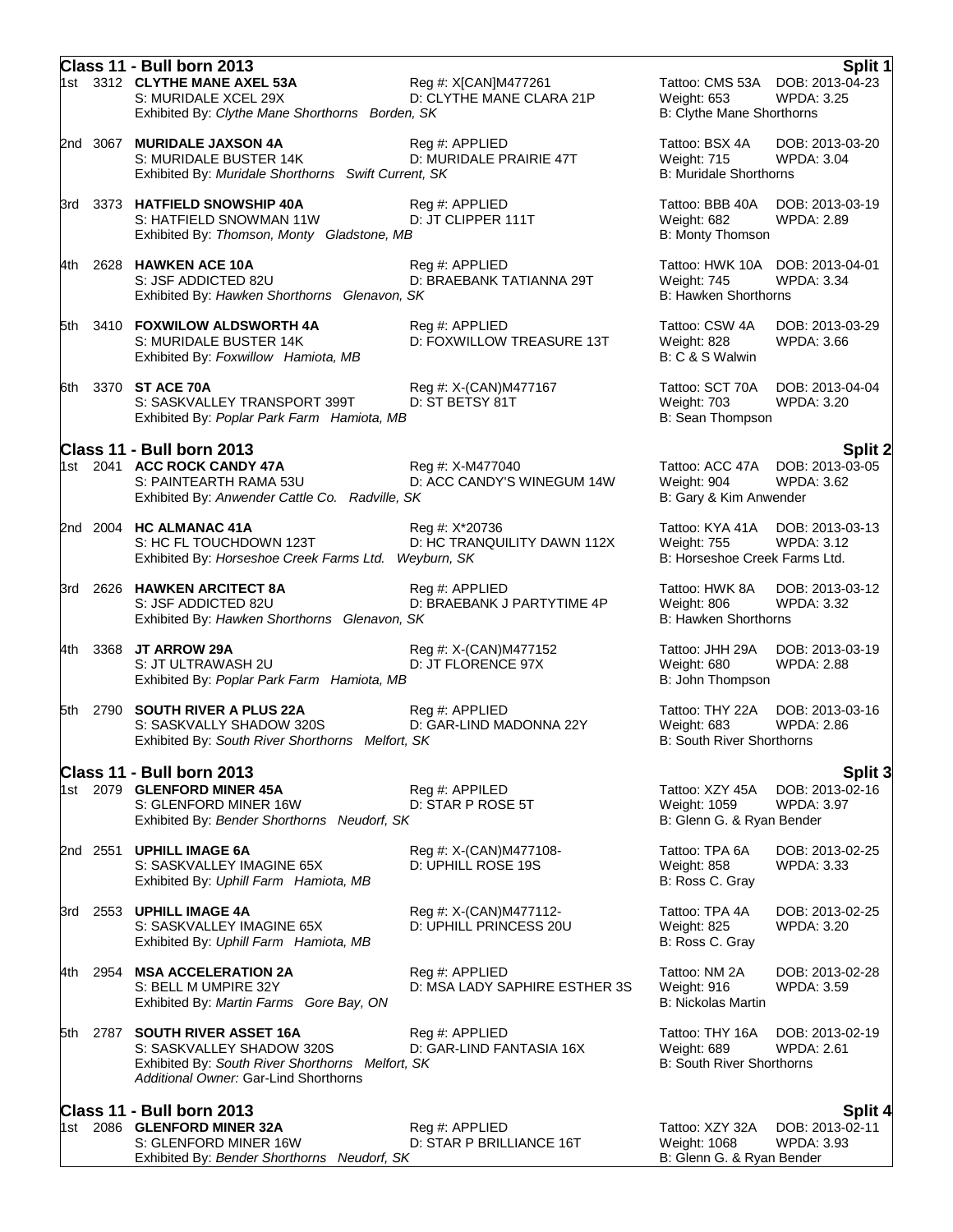|       |      | 2nd 2810 ROCKING L APOLLO 12A<br>S: ROCKING L MAGNUM 1X<br>Exhibited By: Rocking L Cattle Company Wawota, SK                           | Reg #: X-[CAN]M477208<br>D: UPHILL ISLA 13X     | Tattoo: DL 12A<br>Weight: 822<br>B: Rocking L Cattle Company    | DOB: 2013-02-12<br>WPDA: 3.03                          |
|-------|------|----------------------------------------------------------------------------------------------------------------------------------------|-------------------------------------------------|-----------------------------------------------------------------|--------------------------------------------------------|
|       |      | 3rd 2083 GLENFORD MINER 24A<br>S: GLENFORD MINER 16W<br>Exhibited By: Bender Shorthorns Neudorf, SK                                    | Reg #: X-[CAN]M477298-<br>D: GLENFORD LADY 78X  | Tattoo: XZY 24A<br>Weight: 992<br>B: Glen G. & Ryan Bender      | DOB: 2013-02-06<br><b>WPDA: 3.58</b>                   |
| 4th   | 2817 | <b>ROCKING L ATLANTIS 7A</b><br>S: CREEKSIDE XERXES 1X<br>Exhibited By: Rocking L Cattle Company Wawota, SK                            | Reg #: X-[CAN]M477214<br>D: ROCKING L FLORA 10X | Tattoo: DL 7A<br>Weight: 802<br>B: Rocking L Cattle Company     | DOB: 2013-02-07<br><b>WPDA: 2.91</b>                   |
| 5th   |      | 3034 BELL M FOREMAN 30A<br>S: JSF TOP HAND 34R<br>Exhibited By: Bell M Farms Englefeld, SK                                             | Reg #: APPLIED<br>D: BELL M MISTY 57P           | Tattoo: RSL 30A<br>Weight: 858<br><b>B: Bell M Farms</b>        | DOB: 2013-02-12<br><b>WPDA: 3.17</b>                   |
| 6th.  |      | 3170 STAR P CRIMSON WAVE 29A<br>S: STAR P ULTRA GOLD 6U<br>Exhibited By: Star P Farms Humboldt, SK                                     | Reg #: 20805<br>D: STAR P ANNIE 10S             | Tattoo: RAY 29A<br>Weight: 768<br><b>B: Star P Farms</b>        | DOB: 2013-02-06<br><b>WPDA: 2.77</b>                   |
|       |      | Class 11 - Bull born 2013<br>1st 2081 GLENFORD MINER 7A<br>S: GLENFORD MINER 16W<br>Exhibited By: Bender Shorthorns Neudorf, SK        | Reg #: X-[CAN]M477297-<br>D: GLENFORD MISTY 56X | Tattoo: XZY 7A<br>Weight: 972<br>B: Glen G. & Ryan Bender       | <b>Split 5</b><br>DOB: 2013-01-28<br><b>WPDA: 3.40</b> |
|       |      | 2nd 2038 ACC KUDO 4A<br>S: STAR P MATRIX 4N<br>Exhibited By: Anwender Cattle Co. Radville, SK<br>Additional Owner: Gerry & Betty Wyatt | Reg #: X-M476958<br>D: MCBETH ROSE 18U          | Tattoo: ACC 4A<br><b>Weight: 1081</b><br>B: Gary & Kim Anwender | DOB: 2013-02-01<br>WPDA: 3.83                          |
|       |      | 3rd 2847 LEAHY'S AUTOGRAPH 3A<br>S: LEAHY'S RAIDER 30X<br>Exhibited By: Leahy Stock Farm Douro-Dummer, ON                              | Reg #: APPLIED<br>D: FANTASY LANE ROSEWOOD 46U  | Tattoo: LFS 3A<br>Weight: 929<br>B: Bernard & Lise Leahy        | DOB: 2013-01-04<br><b>WPDA: 3.00</b>                   |
| 4th - |      | 2890 LEHNE VIGALANTE 21A<br>S: SASKVALLEY VIGILANTE 28U<br>Exhibited By: Evergreen Lane Farms Amisk, AB                                | Reg #: APPLIED<br>D: GARLIND MAY 21W            | Tattoo: ELF 21A<br>Weight: 843<br><b>B: Charles Peckover</b>    | DOB: 2013-01-31<br><b>WPDA: 2.98</b>                   |
|       |      | 5th 3167 STAR P ARBITOR 21A<br>S: GLENFORD JUST RIGHT 38X<br>Exhibited By: Star P Farms Humboldt, SK                                   | Reg #: APPLIED<br>D: STAR P ERICA 42X           | Tattoo: RAY 21A<br>Weight: 730<br>B: Rayleen & Blaine Possberg  | DOB: 2013-01-30<br><b>WPDA: 2.57</b>                   |
|       |      | Class 12 - Junior Division, Calf Champion and Reserve Calf Champion Bull<br>1st 2041 ACC ROCK CANDY 47A                                | Reg #: X-M477040                                | Tattoo: ACC 47A                                                 | Split 0<br>DOB: 2013-03-05                             |
|       |      | S: PAINTEARTH RAMA 53U<br>Exhibited By: Anwender Cattle Co. Radville, SK                                                               | D: ACC CANDY'S WINEGUM 14W                      | Weight: 904<br>B: Gary & Kim Anwender                           | <b>WPDA: 3.62</b>                                      |
|       |      |                                                                                                                                        |                                                 |                                                                 |                                                        |

2nd 2004 **HC ALMANAC 41A** Reg #: X\*20736 Tattoo: KYA 41A DOB: 2013-03-13 S: HC FL TOUCHDOWN 123T D: HC TRANQUILITY DAWN 112X Weight: 755 WPDA: 3.12 Exhibited By: *Horseshoe Creek Farms Ltd. Weyburn, SK* B: Horseshoe Creek Farms Ltd.

### **Class 13 - Senior Division, Calf Champion and Reserve Calf Champion Bull Split 0**

1st 2081 **GLENFORD MINER 7A** Reg #: X-[CAN]M477297- Tattoo: XZY 7A DOB: 2013-01-28<br>S: GLENFORD MINER 16W D: GLENFORD MISTY 56X Weight: 972 WPDA: 3.40 S: GLENFORD MINER 16W D: GLENFORD MISTY 56X Weight: 972 WPDA<br>Exhibited By: Bender Shorthorns Neudorf, SK B: Glen G. & Ryan Bender Exhibited By: Bender Shorthorns Neudorf, SK 2nd 2038 **ACC KUDO 4A** Reg #: X-M476958 Tattoo: ACC 4A DOB: 2013-02-01 D: MCBETH ROSE 18U Weight: 1081 WPD.<br>SK B: Gary & Kim Anwender Exhibited By: Anwender Cattle Co. Radville, SK *Additional Owner:* Gerry & Betty Wyatt

### **Class 14 - Bull PB born 2012 Mar 1- Dec 31**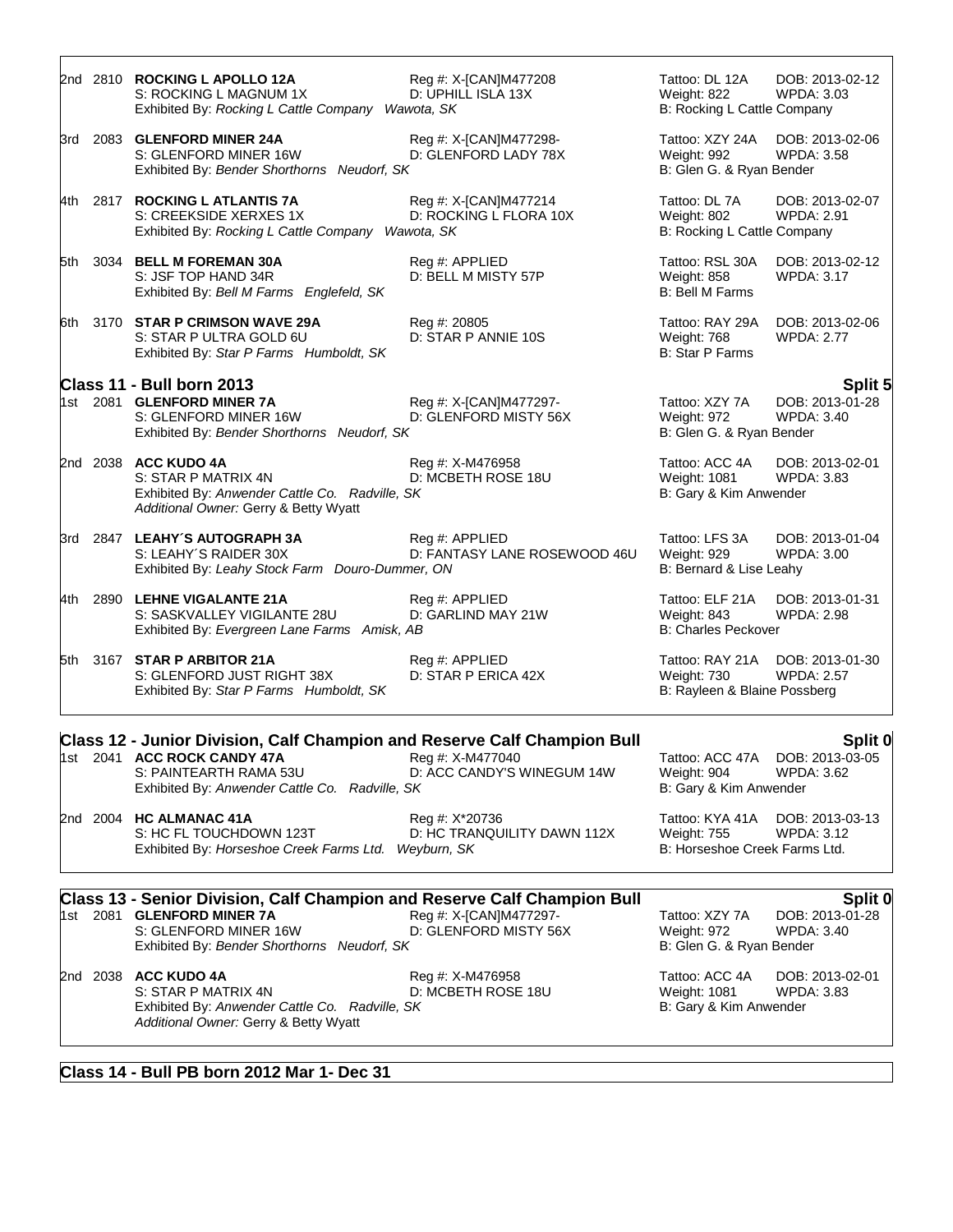| 1st   | Class 15 - Bull PB born 2012 Jan 1- Feb 28<br>2205 BISS ANDIE'S ELEMENT 79<br>S: DF PURE GOLD 3N<br>Exhibited By: Spruce Grove, AB<br>Additional Owner: Andie Hadway                             | Reg #: 19970<br>D: DF GODIVA 10U                                | Weight: 2084<br>B: Jordan Buba & Andie Hadway                   | Split 1<br>Tattoo: BISS 370Z DOB: 2012-01-10<br><b>WPDA: 3.10</b> |
|-------|--------------------------------------------------------------------------------------------------------------------------------------------------------------------------------------------------|-----------------------------------------------------------------|-----------------------------------------------------------------|-------------------------------------------------------------------|
| 2nd   | 2814 ROCKING L ZEUS 3Z<br>S: CREEKSIDE XERXES 1X<br>Exhibited By: Rocking L Cattle Company Wawota, SK                                                                                            | Reg #: X-[CAN]M476345<br>D: GAR-LIND ELLA 370U                  | Tattoo: DL 3Z<br>Weight: 1848<br>B: Rocking L Cattle Company    | DOB: 2012-02-02<br><b>WPDA: 2.86</b>                              |
| 3rd   | 2077 GLENFORD TURBO 25Z<br>S: GLENFORD TURBO 46X<br>Exhibited By: Bender Shorthorns Neudorf, SK                                                                                                  | Reg #: X-[CAN]*20029<br>D: GLENFORD LASS 49W                    | Tattoo: XZY 25Z<br>Weight: 1738<br>B: Glenn G. & Ryan Bender    | DOB: 2012-02-01<br><b>WPDA: 2.68</b>                              |
| 4th   | 2082 GLENFORD JUST RIGHT 20Z<br>S: GLENFORD JUST RIGHT 20S<br>Exhibited By: Bender Shorthorns Neudorf, SK                                                                                        | Reg #: X-[CAN}M476508<br>D: GLENFORD PATSY 20W                  | Tattoo: XZY 20Z<br>Weight: 1854<br>B: Glenn G. & Ryan Bender    | DOB: 2012-01-30<br><b>WPDA: 2.85</b>                              |
|       | 8999th3166 STAR P JUST RIGHT 29Z<br>S: GLENFORD JUST RIGHT 4W<br>Exhibited By: Star P Farms Humboldt, SK                                                                                         | Reg #: 476388<br>D: GARLIND SINDY'S CHARM 16W                   | Tattoo: RAY 29Z<br>Weight: 1575<br>B: Rayleen & Blaine Possberg | DOB: 2012-02-05<br><b>WPDA: 2.45</b>                              |
|       | <b>Class 16 - Junior Champion and Reserve Junior Champion Bull</b><br>1st 2205 BISS ANDIE'S ELEMENT 79<br>S: DF PURE GOLD 3N<br>Exhibited By: Spruce Grove, AB<br>Additional Owner: Andie Hadway | Reg #: 19970<br>D: DF GODIVA 10U                                | Weight: 2084<br>B: Jordan Buba & Andie Hadway                   | Split 0<br>Tattoo: BISS 370Z DOB: 2012-01-10<br>WPDA: 3.10        |
|       | 2nd 2814 ROCKING L ZEUS 3Z<br>S: CREEKSIDE XERXES 1X<br>Exhibited By: Rocking L Cattle Company Wawota, SK                                                                                        | Reg #: X-[CAN]M476345<br>D: GAR-LIND ELLA 370U                  | Tattoo: DL 3Z<br>Weight: 1848<br>B: Rocking L Cattle Company    | DOB: 2012-02-02<br>WPDA: 2.86                                     |
|       |                                                                                                                                                                                                  |                                                                 |                                                                 |                                                                   |
|       | Class 17 - Bull PB born 2011<br>1st 2000 HC FREE SPIRIT 6Y<br>S: HC TIMELINE 17T<br>Exhibited By: Horseshoe Creek Farms Ltd. Weyburn, SK                                                         | Reg #: X*19083<br>D: NEW BEGINNINGS ELSIE'S JADE                | Tattoo: KYA 6Y<br>Weight: 2340<br>B: Horseshoe Creek Farms Ltd. | Split 1<br>DOB: 2011-02-02<br><b>WPDA: 2.31</b>                   |
|       | 2nd 3033 BELL M VISONARY127Y<br>S: SASKVALLEY VISION 535U<br>Exhibited By: Bell M Farms Englefeld, SK<br>Additional Owner: George LaClare, Edam, Sk.                                             | Reg #: M476087<br>D: BELL M ASHTON 33U                          | Weight: 2088<br><b>B: Bell M Farms</b>                          | Tattoo: AMS 127Y DOB: 2011-04-07<br><b>WPDA: 2.20</b>             |
| 3rd   | 3028 BELL M MARTIN 11Y<br>S: RED ROSE GOLD SPEAR RUFFIAN<br>Exhibited By: Bell M Farms Englefeld, SK                                                                                             | Reg #: M475782<br>D: BELL M MELISSA 68S                         | Tattoo: AMS 11Y<br>Weight: 2166<br><b>B: Bell M Farms</b>       | DOB: 2011-02-10<br><b>WPDA: 2.16</b>                              |
| 4th l | 3030 LEHNE TROPHY 38Y<br>S: SASKVALLEY VIGILANTE 28U<br>Exhibited By: Bell M Farms Englefeld, SK                                                                                                 | Reg #: M475708<br>D: PAINTEARTH FAIRYLAND 38U                   | Tattoo: ELF 38Y<br>Weight: 2245<br>B: Evergreen Lane Farm       | DOB: 2011-02-23<br><b>WPDA: 2.27</b>                              |
|       | <b>Class 18 - Senior Champion and Reserve Senior Champion Bull</b>                                                                                                                               |                                                                 |                                                                 | Split 0                                                           |
| 1st l | 2000 HC FREE SPIRIT 6Y<br>S: HC TIMELINE 17T<br>Exhibited By: Horseshoe Creek Farms Ltd.                                                                                                         | Reg #: X*19083<br>D: NEW BEGINNINGS ELSIE'S JADE<br>Weyburn, SK | Tattoo: KYA 6Y<br>Weight: 2340<br>B: Horseshoe Creek Farms Ltd. | DOB: 2011-02-02<br><b>WPDA: 2.31</b>                              |
|       | 2nd 3033 BELL M VISONARY127Y<br>S: SASKVALLEY VISION 535U<br>Exhibited By: Bell M Farms Englefeld, SK<br>Additional Owner: George LaClare, Edam, Sk.                                             | Reg #: M476087<br>D: BELL M ASHTON 33U                          | Weight: 2088<br><b>B: Bell M Farms</b>                          | Tattoo: AMS 127Y DOB: 2011-04-07<br><b>WPDA: 2.20</b>             |
|       | <b>Class 19 - Grand Champion and Reserve Grand Champion Bull</b>                                                                                                                                 |                                                                 |                                                                 | Split 0                                                           |

1st 2205 **BISS ANDIE'S ELEMENT 79** Reg #: 19970 Tattoo: BISS 370Z DOB: 2012-01-10 *Additional Owner:* Andie Hadway

S: DF PURE GOLD 3N D: DF GODIVA 10U Weight: 2084 WPDA: 3.10 Exhibited By: *Spruce Grove, AB* B: Jordan Buba & Andie Hadway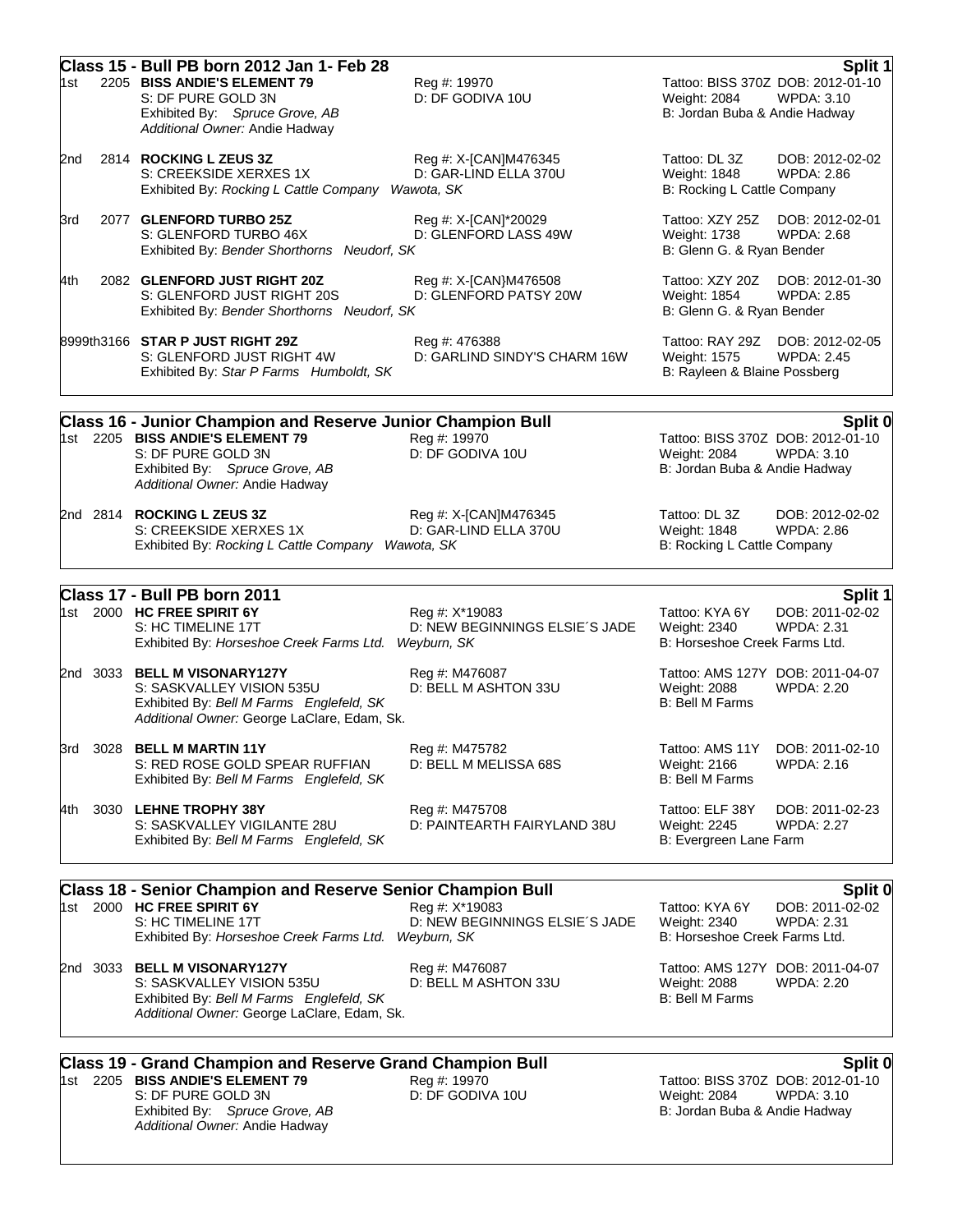|     |          | 2nd 2041 ACC ROCK CANDY 47A<br>S: PAINTEARTH RAMA 53U<br>Exhibited By: Anwender Cattle Co. Radville, SK | Reg #: X-M477040<br>D: ACC CANDY'S WINEGUM 14W | Tattoo: ACC 47A<br>Weight: 904<br>B: Gary & Kim Anwender | DOB: 2013-03-05<br>WPDA: 3.62 |
|-----|----------|---------------------------------------------------------------------------------------------------------|------------------------------------------------|----------------------------------------------------------|-------------------------------|
|     |          | Class 20 - Progeny of Dam                                                                               |                                                |                                                          | Split 1                       |
|     | 1st 2034 | Progeny of Dam<br>Exhibited By: Anwender Cattle Co. Radville, SK                                        |                                                |                                                          |                               |
|     | 2nd 2813 | Progeny of Dam<br>Exhibited By: Rocking L Cattle Company Wawota, SK                                     |                                                |                                                          |                               |
|     | 2624     | <b>Progeny of Dam</b><br>Exhibited By: Hawken Shorthorns Glenavon, SK                                   |                                                |                                                          |                               |
|     | 2957     | <b>Progeny of Dam</b><br>Exhibited By: Martin Farms Gore Bay, ON                                        |                                                |                                                          |                               |
|     |          | Class 21 - Breeder's Herd                                                                               |                                                |                                                          | Split 1                       |
|     | 1st 2040 | Breeder's Herd<br>Exhibited By: Anwender Cattle Co. Radville, SK                                        |                                                |                                                          |                               |
|     | 2nd 2084 | Breeder's Herd<br>Exhibited By: Bender Shorthorns Neudorf, SK                                           |                                                |                                                          |                               |
|     | 3rd 2006 | Breeder's Herd<br>Exhibited By: Horseshoe Creek Farms Ltd. Weyburn, SK                                  |                                                |                                                          |                               |
| 4th | 2812     | Breeder's Herd<br>Exhibited By: Rocking L Cattle Company Wawota, SK                                     |                                                |                                                          |                               |
|     | 2962     | Breeder's Herd<br>Exhibited By: Martin Farms Gore Bay, ON                                               |                                                |                                                          |                               |
|     | 3027     | Breeder's Herd<br>Exhibited By: Bell M Farms Englefeld, SK                                              |                                                |                                                          |                               |
|     | 3172     | Breeder's Herd<br>Exhibited By: Star P Farms Humboldt, SK                                               |                                                |                                                          |                               |
|     |          | <b>Class 22 - Get-of-Sire</b>                                                                           |                                                |                                                          | Split 1                       |
|     | 1st 2087 | Get-of-Sire<br>Exhibited By: Bender Shorthorns Neudorf, SK                                              |                                                |                                                          |                               |
|     | 2nd 2037 | Get-of-Sire<br>Exhibited By: Anwender Cattle Co. Radville, SK                                           |                                                |                                                          |                               |
|     | 3rd 2849 | Get-of-Sire                                                                                             |                                                |                                                          |                               |

- Exhibited By: *Leahy Stock Farm Douro-Dummer, ON*
- 4th 2003 **Get-of-Sire** Exhibited By: *Horseshoe Creek Farms Ltd. Weyburn, SK*
- 5th 2554 **Get-of-Sire** Exhibited By: *Uphill Farm Hamiota, MB*
- 6th 2818 **Get-of-Sire** Exhibited By: *Rocking L Cattle Company Wawota, SK*
	- 2791 **Get-of-Sire** Exhibited By: *South River Shorthorns Melfort, SK*
		- 3032 **Get-of-Sire** Exhibited By: *Bell M Farms Englefeld, SK*
	- 3169 **Get-of-Sire** Exhibited By: *Star P Farms Humboldt, SK*